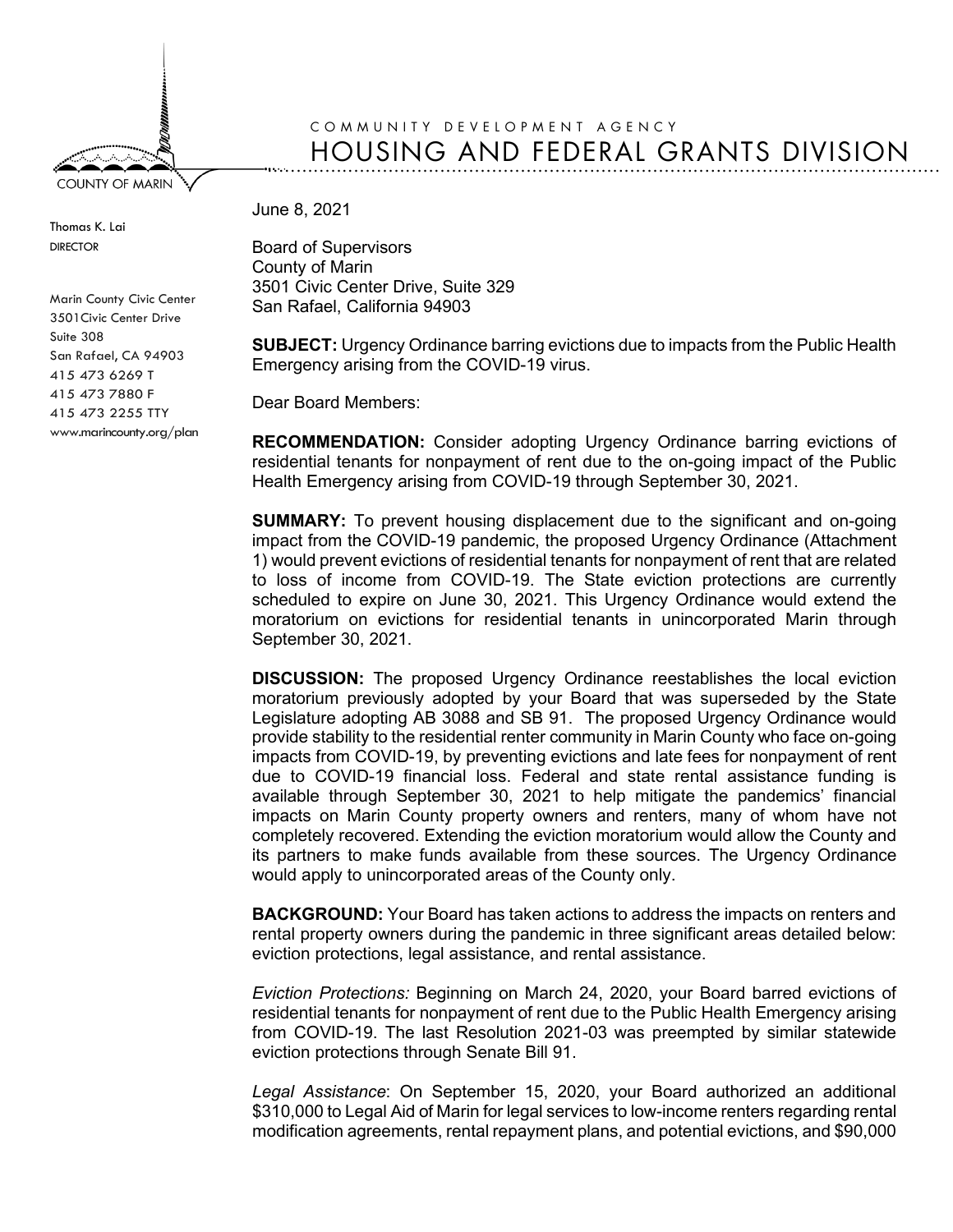PG. 2 OF 3 in additional support to the District Attorney's Consumer Protection Unit to provide mediation services to landlords and tenants to help facilitate rental repayment to modification agreements prior to the initiation of eviction proceedings.

> *Rental Assistance:* The County of Marin received two awards from the federal Consolidated Appropriations Act of 2021 for rental assistance to address the impact of the COVID-[1](#page-1-0)9 pandemic on low-income renters<sup>1</sup>. On February 9, 2021, your Board accepted an award of Emergency Rental Assistance in the amount of \$7,695,346.50 from the US Treasury. On April 13, 2021, your Board accepted an award in the amount of \$9,441,174.40 for Rental Assistance from the State Department of Housing and Community Development (HCD) through the State Block Grant program, resulting in a total of \$17,136,520.90. Under the provisions of the State Senate Bill 91, when the County accepted the award from the State, the Treasury funds had to be aligned with the State funds. Generally, 65% of funds must be obligated by September 30, 2021 and will expire on December 31, 2021. However, as per the requirements of SB 91, no less than 65 percent of block grant funds must be obligated no later than June 1, 2021. At this time, jurisdictions that have not obligated 65 percent of their total must demonstrate to the HCD's satisfaction that they have the capacity and resources to contractually obligate the appropriate amount of block grant funds prior to the federal deadline and obtain a recapture waiver.

> To administer the program, the County hired two coordinators and entered into contracts with local community-based organizations to provide six full-time bilingual, bicultural staff to the program. The County is also hiring five County Service Workers, three of whom are bilingual. In addition, Disaster Service Workers from the County and the City of San Rafael continue to assist with the program. As required by SB 91, the County developed software that will meet all of the requirements of the Rental Assistance Program as required by both the Consolidated Appropriations Act 2021 the Emergency Rental Assistance Program (ERAP) and the State Senate Bill 91, including providing an on-line application for both tenants and landlords, robust program tracking, and required reporting.

> The Rental Assistance program has paid out \$2,558,718.25 in seven weeks to 191 extremely low income (ELI) households<sup>[2](#page-1-1)</sup>. Currently over 1,200 households are waiting for assistance, including 1,063 in the County's database and approximately 150 who are not eligible and are seeking rental assistance from another source.

> On May 20, 2021 the County applied for a second round of Emergency Rental Assistance 2 funds in the amount of \$9,441,174.40 from the US Treasury. These funds are through the American Rescue Plan and the award is pending.

> The County's Rental Assistance program has been in operation since the start of the pandemic, which has disseminated approximately \$3,000,000 to over 1,470 households with funds from County General funds, Marin Community Foundation and Federal CARES Act through the Community Development Block Grant (CDBG) program.

<span id="page-1-0"></span><sup>1</sup> Low income is 80% of area median income, in Marin County a household of three with an income of \$131,750 is considered low income.

<span id="page-1-1"></span><sup>&</sup>lt;sup>2</sup> A household of three with an income of \$49,350 or less is considered ELI.